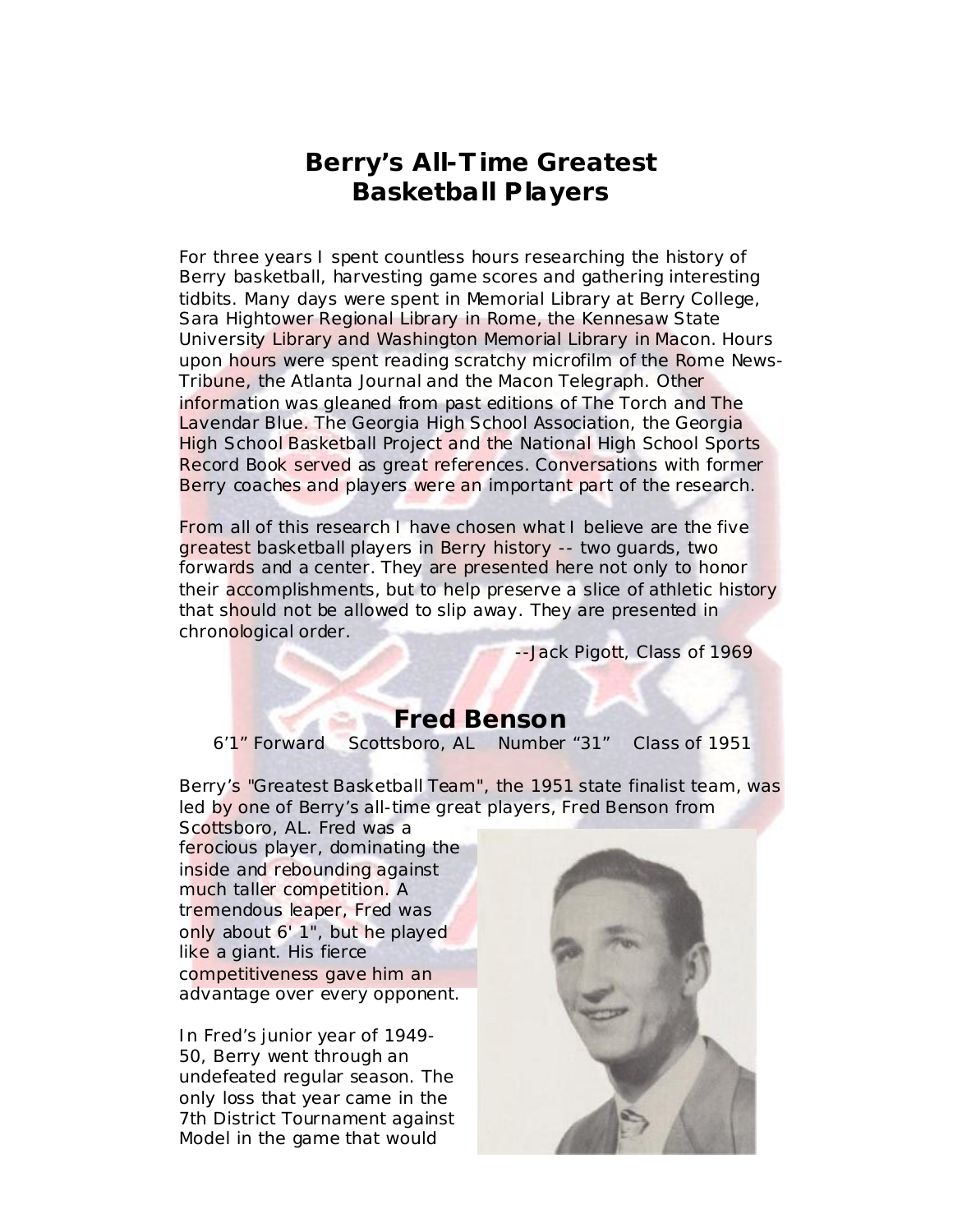have sent Berry to the state tournament in Macon. The team ended the season with an all-time best record of 22-1.

The next year (1950-51) as a senior, Fred once again led Berry to a near perfect season, dropping only one game. The team's only regular season loss was to Rockmart which was coached by the legendary Garland Pinholster. Berry won the 7th District Tournament and then won three more games in Macon at the State Tournament before losing in the championship game to Irwinville, which had won 71 consecutive games. The Irwinville team was coached by Hall of Fame coach Wallace "Country" Childs. Berry finished the year with a 19-2 record. After high school, Fred played for Berry College. Fred passed away in 2001.

### **Renny Bryner**

*5'11" Guard Lake City, FL Number "22" Class of 1961*

Renny Bryner is a 1961 graduate of the Mount Berry School for Boys and one of the great athletes in Berry's history. Known on campus as



Dublin team.

"Chigger", Renny led the 1960 "Bluejackets" to a 20-3 record, narrowly missing a trip to the state tournament.

In his senior year Renny teamed with junior Dickie "Doc" Weller to become the greatest one-two basketball scoring punch in the history of the school, leading the 1961 basketball team to a 24-3 record. The team won the Region 3A championship by beating perennial nemesis Valley Point 49-38. In the state tournament in Macon, Renny scored 22 points in a losing effort against a very good

Though Renny never had the gaudy scoring average that players from the late 60s and early 70s had, he was an accomplished player in all facets of the game. In his junior and senior years his teams compiled a combined record of 44-6. His obvious talent was rewarded when he was named to the 1961 Georgia All-State Basketball Team and was selected to play in the state North-South All-Star game in Atlanta. He is the only Berry player in history to be so honored. After high school Renny starred for four years on the Berry College basketball team. Today, Renny is retired and lives in Blairsville, GA.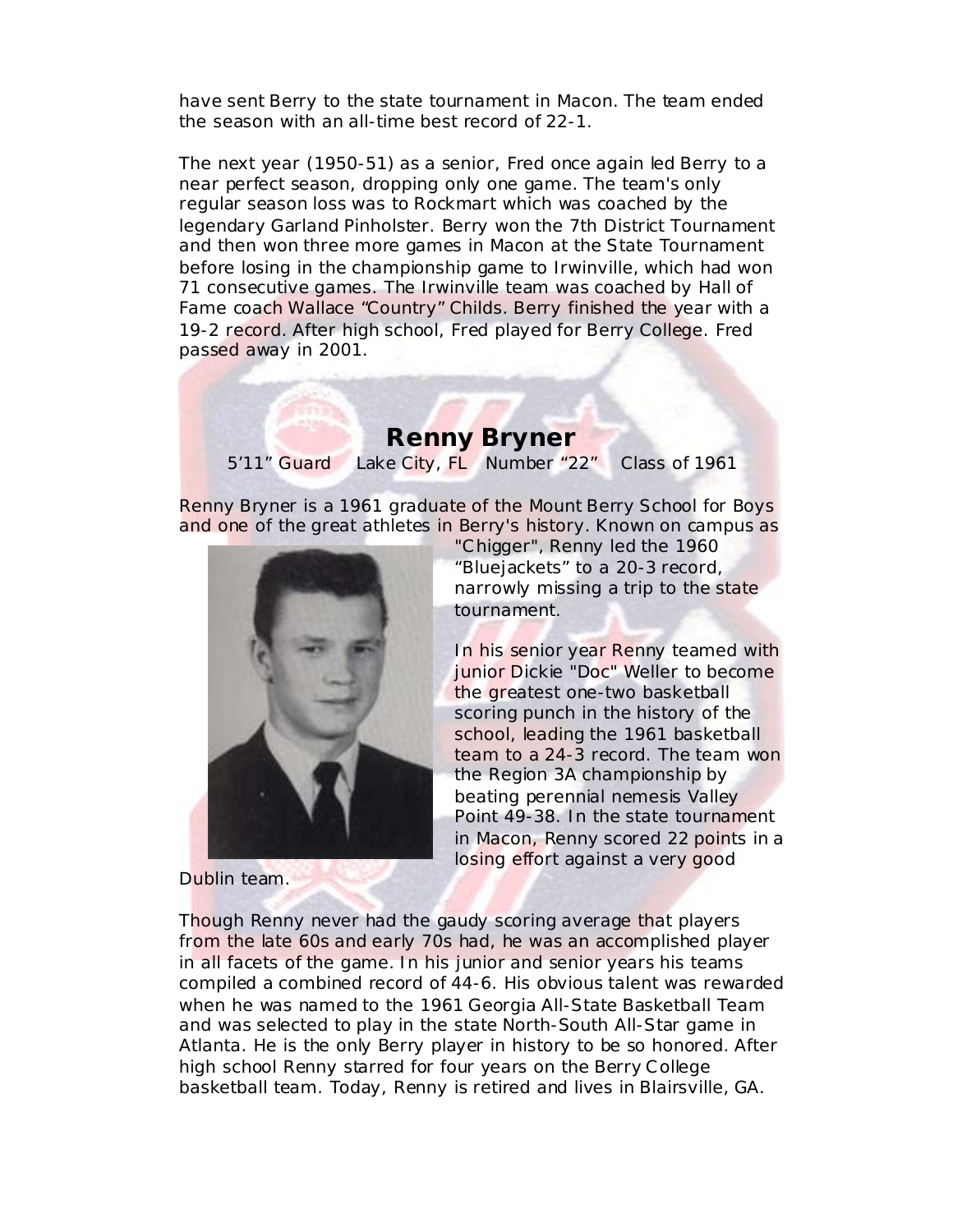#### **Dickie We ller** *6'0" Guard Chattanooga, TN Number "20" Class of 1962*

Dickie "Doc" Weller came to Berry in 1960 and quickly established himself as an outstanding basketball player and deadly shooter. As a



junior, he teamed with senior Renny Bryner to become the most outstanding and most feared tandem of guards in Berry history. His junior year, the year in which Berry first became known as the Falcons, the team posted a regular season record of 20-2. It then won four straight games on four consecutive nights to win the Region 3A championship and earn a trip to the state tournament in Macon. The team finished the season with a 24-3 record.

In his senior year "Doc" had to

shoulder more of the scoring load. He averaged 20.3 points per game and he led the team to a 14-12 record. On December 1, 1961 he scored 44 points against Johnson High of Rome which set a Berry single game scoring record that stood for ten years. He is one of only five Berry players in school history to score over forty points in a single game and his 20.3 ppg scoring average in 1962 ranks him sixth on the all-time list. Dickie now resides in Hixon, TN.

#### **Ben Ansley** *6'8" Center Rome, GA Number "55" Class of 1971*

Ben Ansley holds many single game and single season records at Berry. He was a dominating player both offensively and defensively.

He ripped through opponents' defenses, scoring points while double teamed, and he grabbed rebounds as if his hands had magnets. "Big Ben" scored over 40 points on two occasions, the only Berry player to accomplish that feat. In his last regular season game on February 12, 1971 his 49-point performance against Davis High from Trenton, GA broke the single game scoring record that had been set by Dickie Weller in 1961. The 49 points

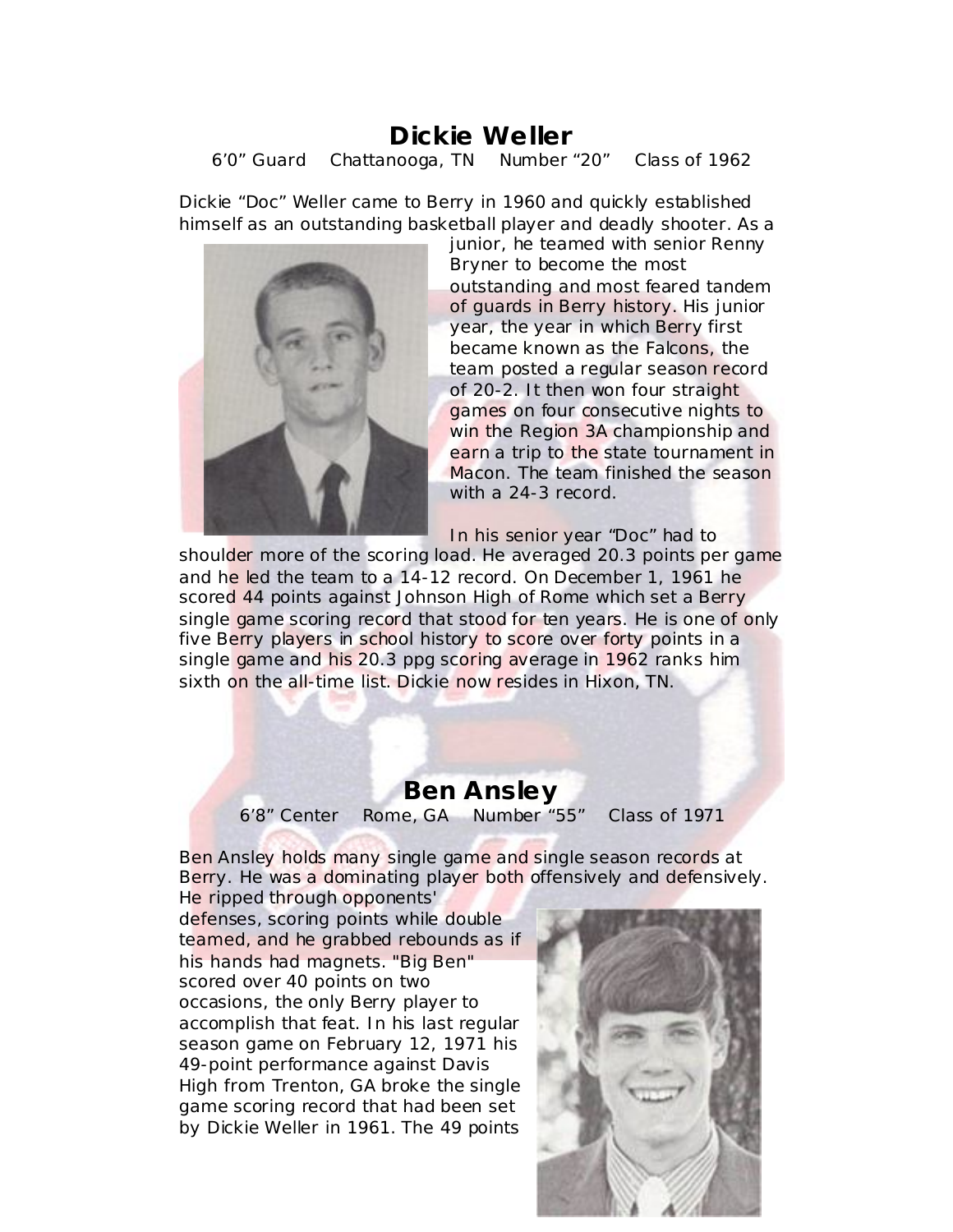stands as the most points ever scored by any player, high school or college, male or female, in Ford Gym.

Less than a week later in the Sub-Region Tournament in what turned out to be his final game at Berry, Ben turned in one of his best performances with a 46-point, 25-rebound effort against state ranked Temple.

Ben finished his senior year with a 26.4 points per game average to go with his 18.3 rebounds per game. The single season scoring average is a Berry record and though rebounding records are incomplete or non-existent, it would be easy to believe that the rebounding mark could be an all-time best as well.

At the conclusion of the season he signed a basketball scholarship to play for UNC-Charlotte and he completed his college basketball career playing for Shorter College in Rome. Ben currently lives in Galax, VA.

#### **Peter Marshall Jordan**

*6'3" Forward Douglas, GA Number "44" Class of 1975*

When Peter Marshall Jordan arrived on campus in the fall of 1972 and decided that he wanted to play basketball, he had some big shoes to



fill. His oldest brother Jonathan had graduated that spring and Jonathan had established himself firmly in the Berry record book. Older brother Paul was a rising senior and leader of the current varsity squad. So behind these two older brothers, Peter Marshall followed, but not for long. He eventually became the family basketball leader. It was the Jordan family, you may recall, that had four outstanding basketball playing brothers. (Little brother Jamie followed behind Peter Marshall by a year.)

Peter Marshall's senior year was nothing short of sensational. At 6' 3",

Peter Marshall had the range to play outside and the size to play inside. He scored from all over the court averaging 25.1 points per game in 1975, the second highest scoring average in school history, while leading the Falcons to a 13-9 season record. The 41 points that he scored against Cedar Bluff, AL in his junior year ranks as one of